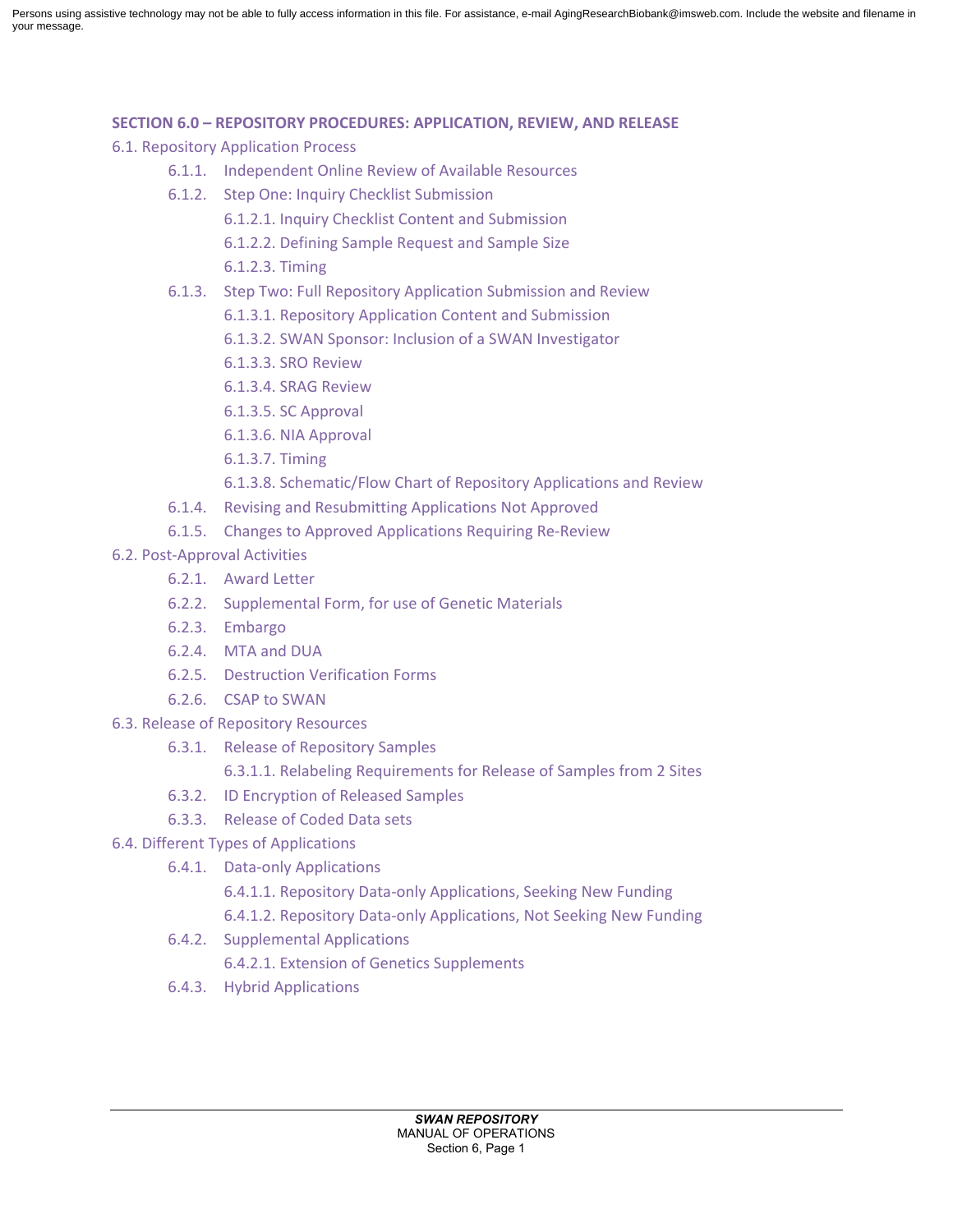## **6.0. REPOSITORY APPLICATIONS AND REVIEW**

## **6.1. REPOSITORY APPLICATION PROCESS**

### 6.1.1. Independent Online Review of Available Resources

Applicants are encouraged to begin by independently reviewing online descriptions and summaries of available resources to determine whether to proceed with a formal request to obtain resources. Online descriptions and summaries include:

- SWAN Data summarized through Data Warehouse keywords and searches (swanrepository.com)
- SWAN Repository Samples summarized on Biospecimens Page (swanrepository.com)
	- o Specimen types available
	- o Summary of specimens by visit year
	- o Volumes
	- o Specimen collection info
	- o By Race/Ethnicity
- 6.1.2. Step One: Inquiry Checklist Submission
	- 6.1.2.1. Inquiry Checklist content and submission

The Inquiry Checklist is the first submission in the process of obtaining Repository resources and is found on the website (swanrepository.com). This brief initial assessment provides information describing the proposed study and the resources necessary to complete it, including which specimen types investigators may be interested in, volumes, and time points of interest, and inclusion/exclusion criteria of the proposed sample set and data set. *The Inquiry Checklist form can be found in the Section 6 Appendices.*

6.1.2.2. Define sample request and sample size

The Inquiry Checklist is submitted electronically to UM Repository staff, who use the information to confirm the availability of data and/or specimens and to provide investigators with sample size estimates. In many cases, sample requests are adjusted and refined based on information provided in this step. An estimate of total fees (section 7.2) for the sample set is provided to the applicant investigator.

6.1.2.3. Timing

This step can typically be completed with 10 business days.

- 6.1.3. Step Two: Full Repository Application Submission and Review
	- 6.1.3.1. Repository Application content and submission

With adequate sample sizes, applicants proceed with the Full Application. This form is similar to NIH applications, including the major sections: Introduction, Specific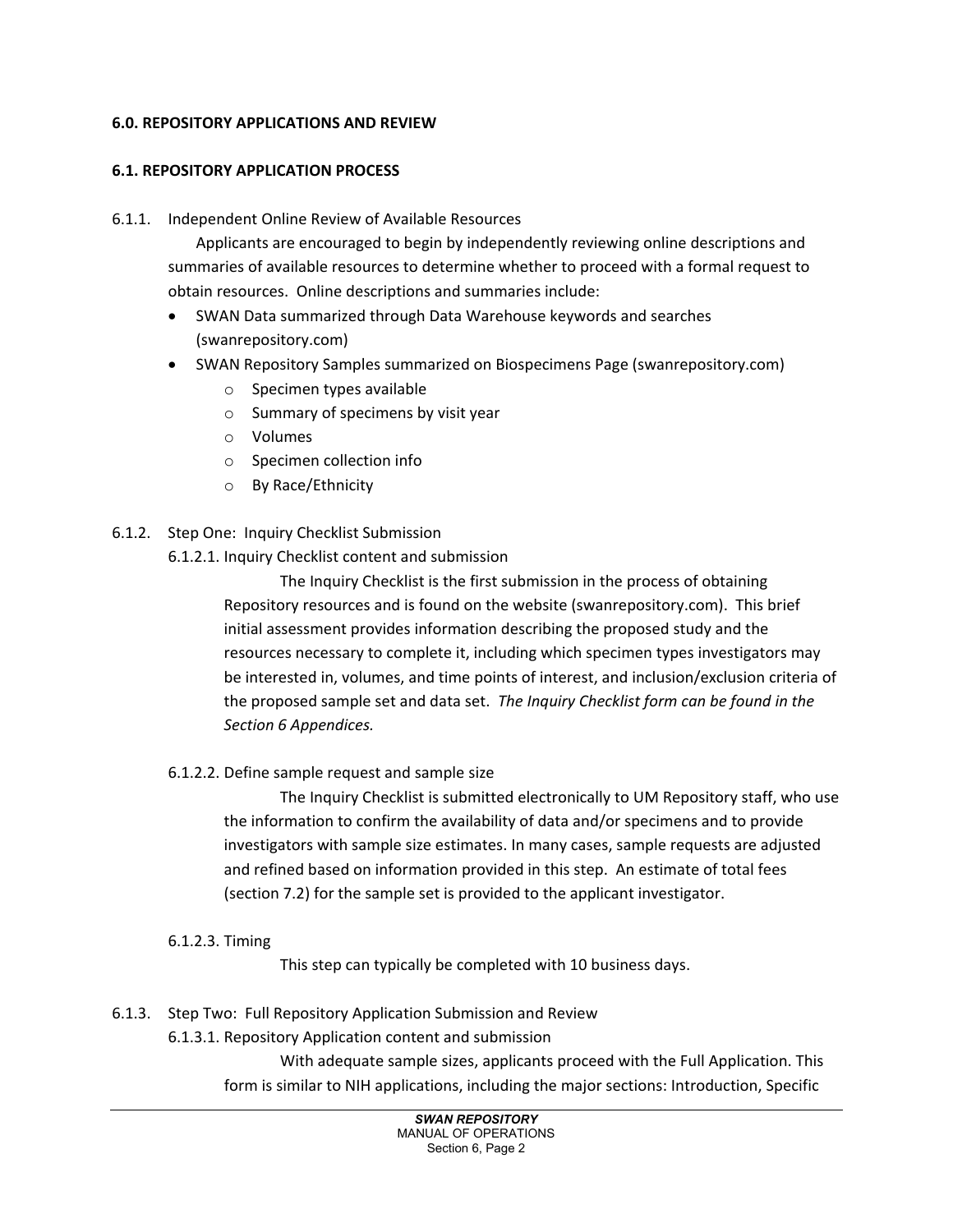Aims and Hypotheses; Background & Significance; Preliminary Studies; and Methods & Materials. The full Application form is available to complete and submit online, via the Repository website (swanrepository.com). A preview of the Application (pdf document) can also be found there for applicants to preview questions and develop content before beginning their submissions. *The Repository Application form can be found in the Section 6 Appendices.*

## 6.1.3.2. SWAN Sponsor: Inclusion of a SWAN Investigator

There must be assurances that a SWAN investigator will join the approved investigation to facilitate the appropriate and effective utilization of the information resources provided to the grantee and to provide assistance to the investigators toward the successful completion of the project. This Repository project investigator is expected to have full status accorded a co-investigator on any research endeavor.

If the lead investigator of a Repository application is not a SWAN investigator, a SWAN investigator knowledgeable in the area of the proposed work must be included in the study. This person will be known as the SWAN Sponsor.

### 6.1.3.3. SRO Review

All submitted Applications are reviewed by the SRO (described in section 2.2). Completed applications are sent to three SRO members including a statistician for review. The SRO primary reviewers evaluate the project's specific goals and hypotheses, the research approach, sample size and power estimates and quality of the laboratory and analytical methods, ensuring that proposed scientific aims can be addressed with Repository resources, that the study has adequate power to address the stated aims, and that no overlap exists with SWAN core or ancillary protocols or with approved Repository protocols. Questions or concerns may be sent back to applicant investigators to respond to. Reviews and reviewer recommendations are sent to the full SRO for discussion and a vote. Possible outcomes are: Approve without revision; Approve with minor revision; Reconsider after more extensive revision; Reject current proposal.

### 6.1.3.4. SRAG Review

A SRAG review is conducted when any of the following conditions are true of applications:

- Genetic specimens are requested;
- Reserved specimens are requested; or
- No scientific peer review will be done on the proposal.

In these cases, the application and SRO recommendation are sent to the SRAG committee (section 2.3), and SRAG will review the quality of the science and evaluate the ethical use of the requested biologic materials. Their recommendation, along with that from the SRO, will be sent to SC for approval.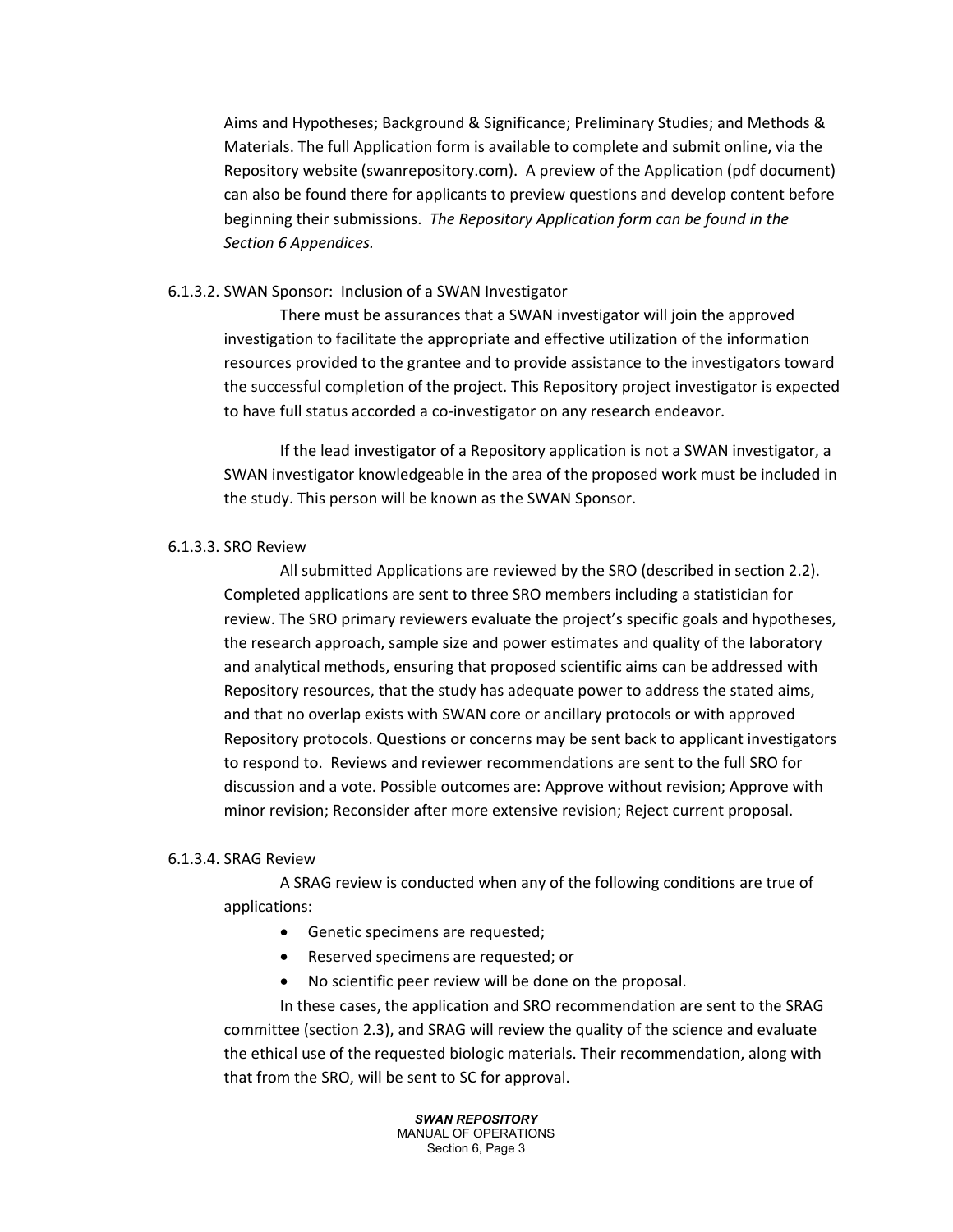#### 6.1.3.5. SC Approval

SWAN Steering Committee approval is required of all applications. There are 11 voting SC members, including the 7 clinic sites plus the Lab, the CC, the SC Chair, and NIA. This vote is conducted via confidential online polls or through the SWAN CC by email vote (from Vicky Palombizio), where votes are emailed from all voting members of the SC back to the CC (Vicky) and results forwarded to the Repository.

Site PIs abstain from voting on Repository applications that they or their SWAN co-investigators are contributing to.

#### 6.1.3.6. NIA Approval

A final approval from the Repository's NIA Representative is required for the release of any Reserved/Restricted or Genetic Samples. This is typically conducted by email from Repository PI to NIA Representative (Winnie Rossi).

#### 6.1.3.7. Timing

Investigators are encouraged to have Repository Applications submitted, fully complete and with all questions answered, at least 6 weeks prior to a grant deadline. A letter will be provided to include with grant materials stating the approval to use Repository resources.

#### 6.1.3.8. Schematic / Flow Chart of Repository Applications and Review



*SWAN REPOSITORY* MANUAL OF OPERATIONS Section 6, Page 4

08.28.13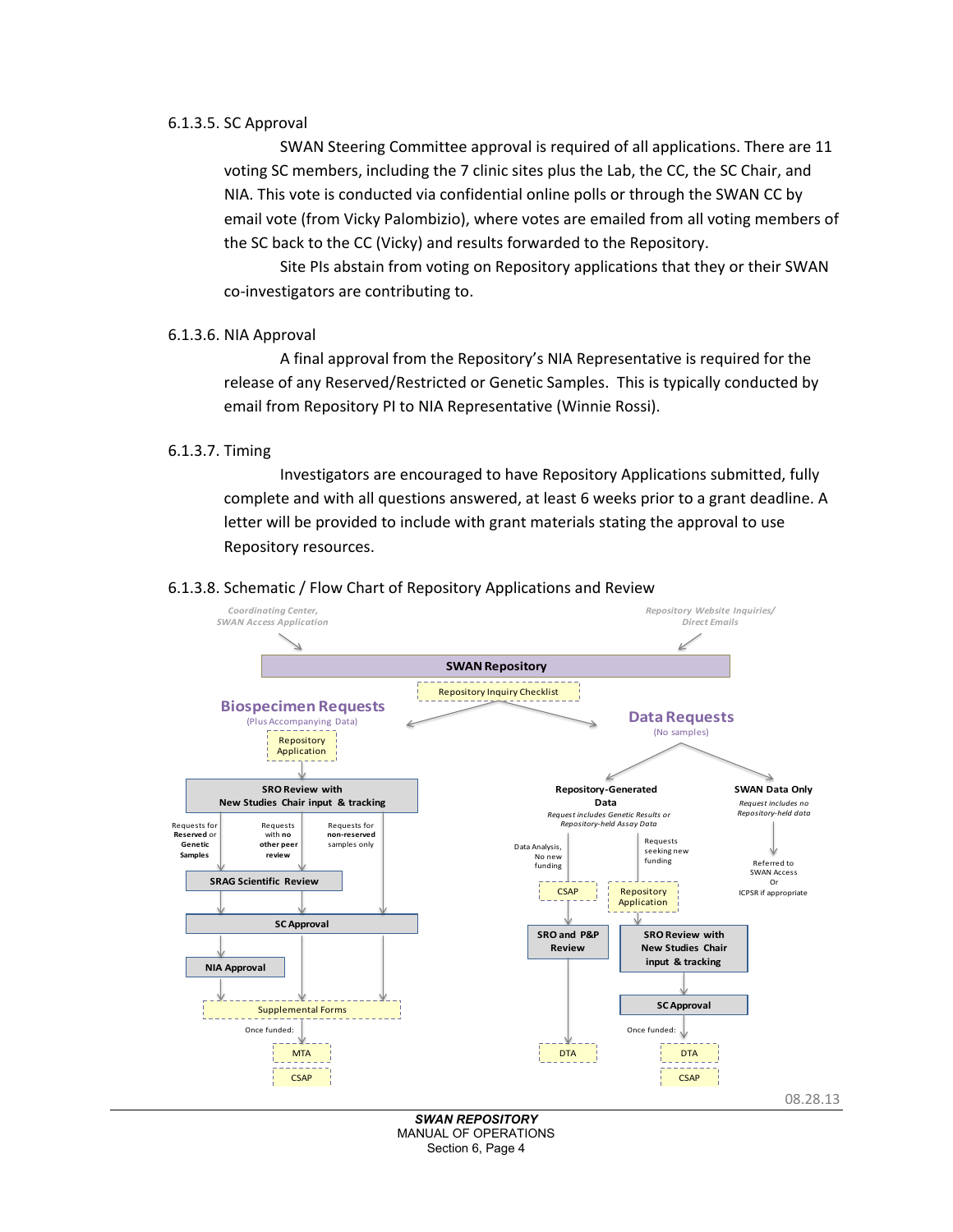### 6.1.4. Application Revisions

Applications not approved through Repository review may be revised and resubmitted. In the Introduction of the revised application, these proposals should include replies to any issues or concerns expressed in the initial review. There should be substantial changes in the content of the application, and these changes should be clearly marked for re-review.

# 6.1.5. Changes to Approved Applications Requiring Re-Review

Recognizing that resubmissions of grant applications frequently require modifications to scientific aims or study design, which may or may not change the scope or specimen requirements, this policy specifies the two situations when the SWAN Repository requires rereview and approval of such modifications:

1. Additional samples are requested.

2. There is a *substantial* change in aims or scientific scope of the proposal.

In these situations, an Amendment Letter to the SRO is required. The Amendment Letter should clearly point out the changes in the request and reasons for them.

If no reserved samples are requested, the SRO will review and approve proposed changes in specimen request.

If reserved samples are requested or if there is a substantive change in scope or aims of the study, the usual approval process will be followed.

# **6.2 POST-APPROVAL ACTIVITIES**

For applications approved through Repository review, several additional actions take place before samples are released.

# 6.2.1. Award Letter

Notice of the Repository review approval comes officially in an Award letter from the Repository PI to the approved applicants. This letters states specifically which samples are approved and the associated estimated fees, and marks the date from which progress reports are due annually.

# 6.2.2. Supplemental Form for use of Genetic Materials

A set of agreements between the Repository and investigators approved to receive genetic materials is compiled in a Supplemental Form, which requires the investigator's signature to proceed with the sample embargo. On this form, investigators must discuss the likelihood that the proposed investigation would lead to the need for genetic counseling and are advised that they must be prepared to provide individual results in the event a participant requests them. *The Supplemental Form can be found in the Section 6 Appendices.*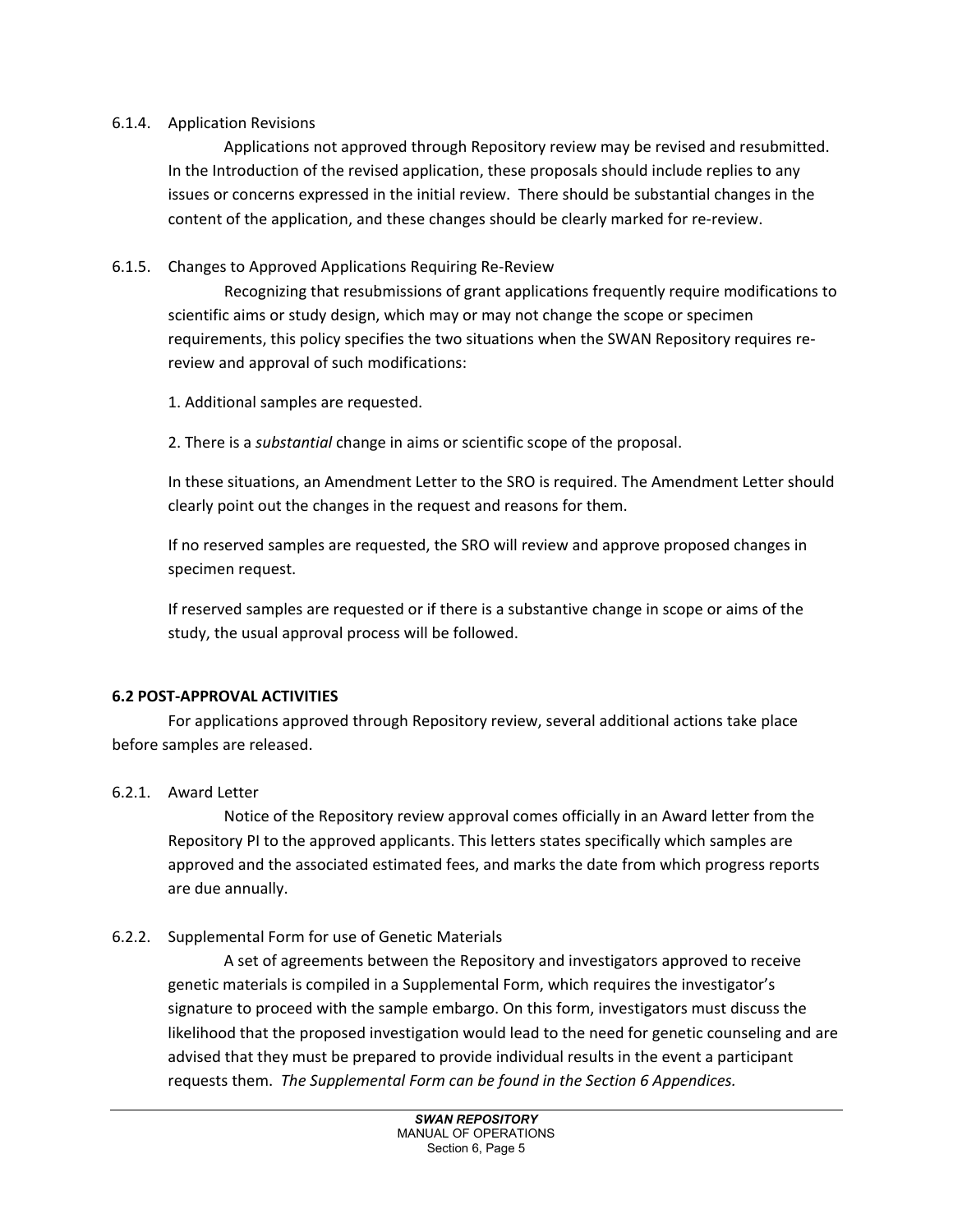# 6.2.3. Embargo

The approved set of samples is embargoed for the investigator(s) while project funding is secured. The embargo is granted for up to two NIH review cycles. Prompt updates are expected from Applicants on the outcomes of their grant applications.

If after two grant cycles, funding is not secured for the Repository-approved application, the embargo is lifted from the samples and they are made available to other applications.

# 6.2.4. Material Transfer Agreements (MTA) and Data Use Agreements (DUA)

MTAs are agreements required to transfer materials (any specimens) from the Repository to another institution. The SWAN Repository begins the MTA process once the approved application is funded. The MTA sets forth the terms for accepting Repository specimens. This Agreement and the application's Award Letter are sent to the receiving institution from UM's Office of Technology Transfer (OTT). The Investigator and his or her institution's officials sign the MTA and return to the UM OTT. Finally, the Repository PI signs for the Repository and the MTA is then fully executed.

In the case of applications only requesting Repository data (and no specimens), a Data Use Agreement (DUA) is used instead of a MTA. The DUA works the same way, but lays out terms for the appropriate use of data and how it should be disposed of after a certain period of time. *The Repository's MTA and DUA forms can be found in the Section 6 Appendices.*

# 6.2.5. Sample and Data Destruction Verification Forms

Both the MTA and DUA are accompanied by Destruction Verification Forms, which investigators use to document and verify that the Repository resources they received were disposed of in an appropriate way – limiting their use to the approved investigators for the specified aims. *The Repository's Destruction Verification forms can be found in the Section 6 Appendices.*

# 6.2.6. Concept Proposals for Manuscripts - to SWAN

Concept Proposal forms (CSAPs) for new SWAN publications are distributed to Investigators as Repository materials are released. These forms are submitted by the Investigator, along with the SWAN sponsor, to the SWAN P&P committee when the applications are funded. The Concept Proposal form is also used as an application for requests for data only (no specimens) not seeking new funding.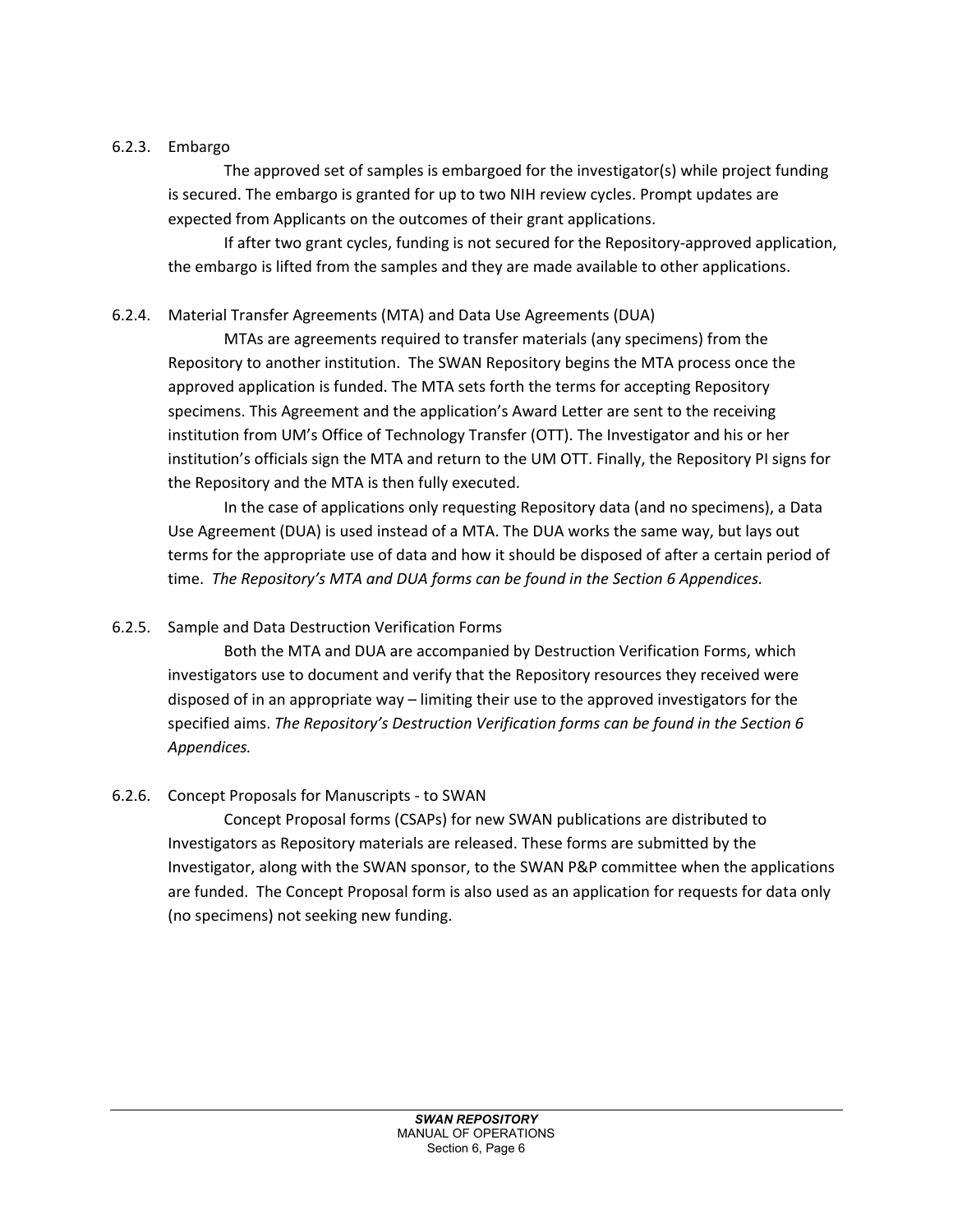### **6.3. RELEASE OF REPOSITORY RESOURCES**

## 6.3.1. Release of Repository Samples

Once the above steps are taken, including fully executing the MTA, the final approved sample pull list is submitted to Precision by the Repository Manager, along with contact information of the receiving laboratory and personnel. The lists are ordered by vial ID or barcode. If any vials are found to be missing or damaged, substitutes may be provided. A timeframe for pulling and shipping the specimens is agreed upon.

Standard procedures are strictly followed by Precision personnel retrieving the specimens to assure the highest sample quality throughout the pulling, QC, and packaging processes. Samples are packed into shippers on dry ice, in accordance with federal and IATA shipping guidelines. Prior to shipment, email notifications are sent from Precision personnel to the contact person at the receiving lab and to the Repository manager with notice of the outgoing shipment and FedEx tracking numbers, and confirmation that the lab is able to receive the shipment.

The samples are shipped via FedEx overnight service. Precision follows up with the lab, confirming the receipt of shipments in good condition.

# 6.3.1.1. Relabeling Requirements for Release of Samples from 2 Sites

Following requirements set forth by the IRBs of 2 SWAN sites in 2014 (see Section 3.1.2.1 for details), all vials from non-consenting UC Davis participants and all Core vials from Chicago must be relabeled prior to release from the Repository. This involves removing the current label and replacing it with a new label displaying only the original barcode. Precision has developed appropriate procedures to include this extra step in processing outgoing SWAN batches. (This requirement does not affect DNA samples.)

# 6.3.2. ID Encryption of Released Samples

At the same time the samples are being shipped, the Repository manager sends an electronic manifest to the Investigator and receiving personnel at the laboratory. This manifest lists the samples in the shipment - by Barcode (Tube ID, matching the vial label's barcode) and Encrypted study ID (EID). The EID replaces the regular 7-digit SWAN ID, and is consistent for participants across all visit years. The EID is unique to each application, with the application number appended to the newly auto-generated alpha numeric code constituting the EID.

# 6.3.3. Release of Repository-coded data sets

SWAN phenotypic datasets without personal identifiers are built, including variables as specified by the end-user and encrypted IDs (EIDs) matching the electronic manifests. SWAN ID encryption adds another layer to assure confidentiality. Detailed codebooks are built for each data set including a data dictionary, methodological description and descriptive statistics.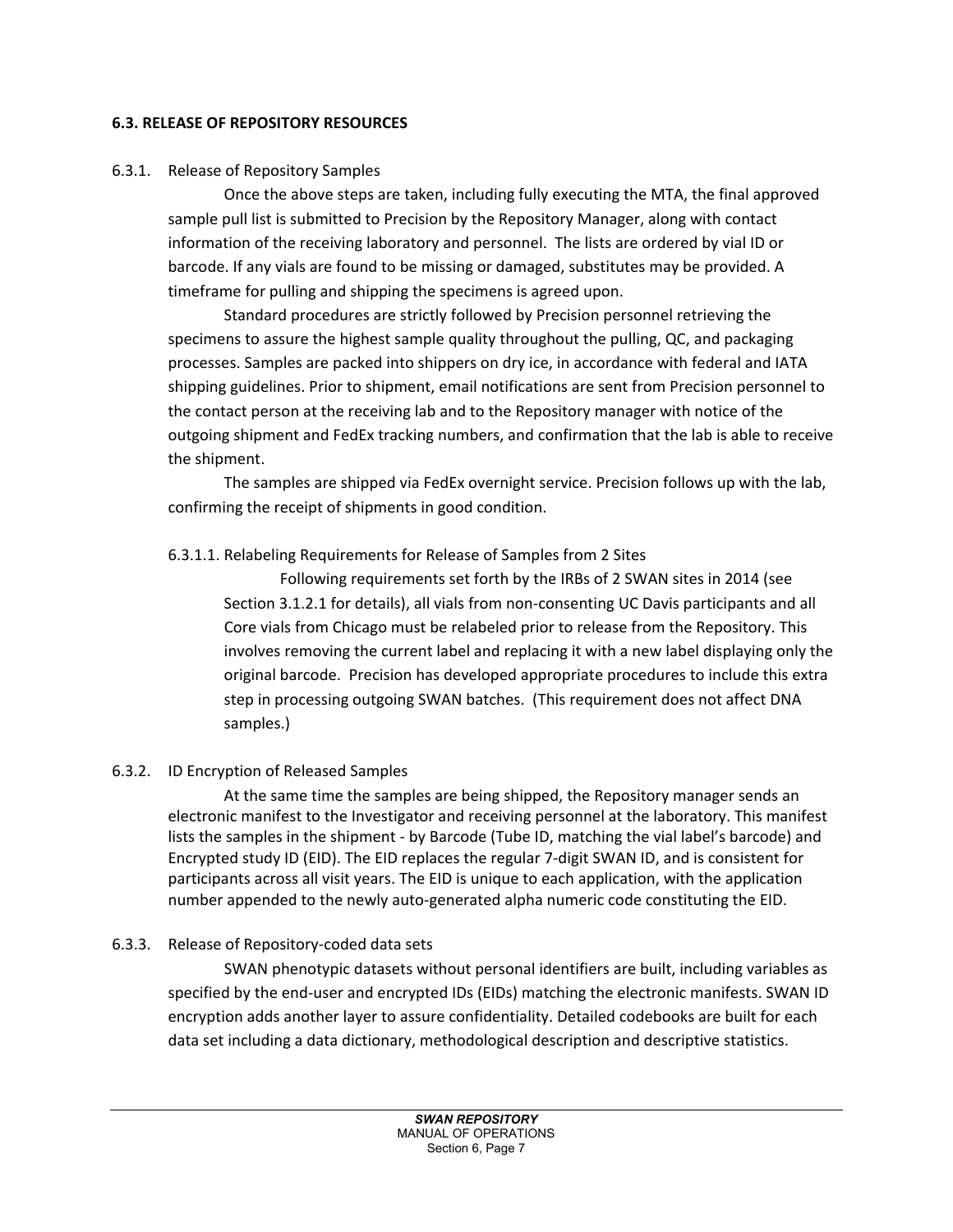### **6.4. DIFFERENT TYPES OF APPLICATIONS**

The process above describes the steps taken for the application and review of new Repository applications requesting biospecimens. Below are the modifications in the process for different types of Repository applications.

## 6.4.1. New Applications, for Data Only

If a new Inquiry Checklist submission indicates interest in SWAN Core data only (no Repository specimens or data), Investigators are referred to the SWAN CC (SWAN Access) or to the publicly available Inter-university Consortium for Political and Social Research (ICPSR) data sets if appropriate.

If a new Inquiry Checklist submission indicates interest in Repository data (but no specimens), then these steps are followed:

### 6.4.1.1. Data-only Requests for Repository Data, Seeking New Funding

In these cases, applicants submit the full Repository Application to SRO, as usual, and must get SC approval. (SRAG and NIA approval is NOT required.) Once funded, these applications sign a DUA instead of an MTA.

### 6.4.1.2. Data-only Requests for Repository Data, Not Seeking New Funding

In this scenario, applicants need only to complete the CSAP (in place of the Repository application) and submit it to the SRO and P&P simultaneously, which is the only review necessary for approval. Once approved, a DUA is signed between the Repository and institution receiving Repository data.

# 6.4.2. Supplemental Applications

 If an Investigator is interested in requesting additional data and/or specimens to expand the scope of a previously approved and completed project, *and is staying within the originally approved scientific aims*, a supplemental application can be submitted. A supplemental application includes a progress report and evidence that expanded access will substantially enhance the impact of the research findings. The original aims and sufficient information from the original application should also be submitted to allow evaluation of the proposed supplement in relation to the goals of the original proposal. Supplemental applications are reviewed by the same committees as a new application would warrant, depending upon what materials are being requested.

### 6.4.2.1. Extensions of the 2006 Genetics Supplement Papers

 In the case of an investigator requesting to extend the protocols from the Papers of the 2006 Genetics Supplement of the Am J of Med (Repository Protocols P01-P19), the following application process should be followed: (2012 precedent, J Bromberger, extension of baseline study of depression (P16) to all of SWAN.)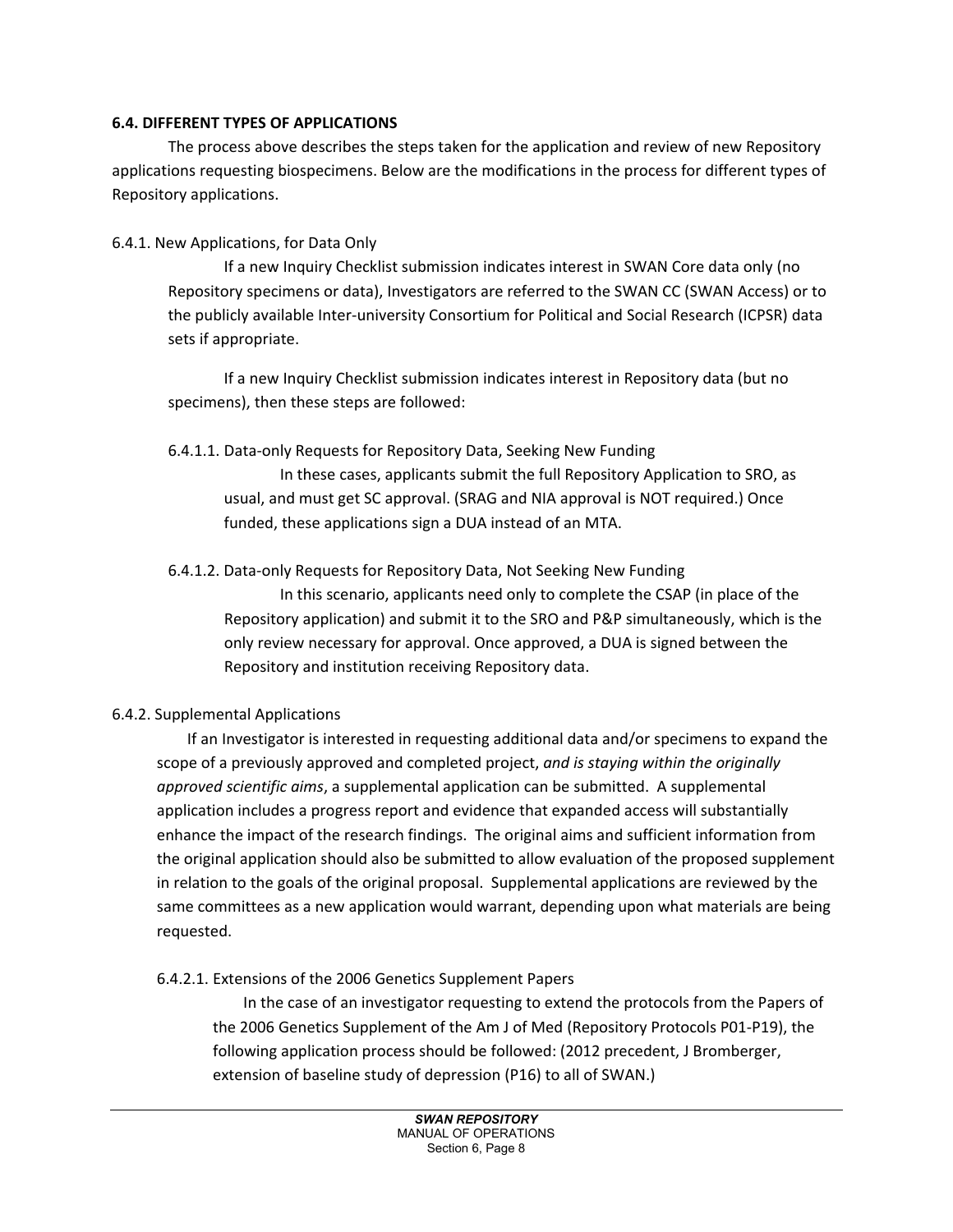Investigator should submit CSAP to Core SWAN and the Repository, which is reviewed by SWAN and SRO genetics members. The data will remain encrypted, with EIDs in place of SWAN IDs.

Note: a new or amended MTA is necessary if a) additional genetics data is requested (additional SNPs) or if b) the data will be received by an institution other than the original institution.

# 6.4.3. Hybrid Applications

In the situation where an application includes both a Repository request and a *new data collection* component, applications are submitted through the Repository, but must meet application requirements of both the SWAN Repository and New Studies. These applications will be reviewed by the SRO with an expanded application and review process to comply with New Studies Guidelines.

Most applications to the Repository require dialogue between the Repository and the PI submitting the hybrid application, by which the Repository requests clarification and additional information. The deadline for the submission of the initial draft of the proposal is 10 weeks before the grant proposal is due to the funding agency. The review of Hybrid Studies is anticipated to take 4-6 weeks, once a complete proposal is provided, having all questions from the Repository answered and resolved.

- 1. *Identification of the appropriate review process* will be addressed by including a question in the Repository Inquiry Checklist asking whether the Repository application also involves the collection of new data from SWAN participants.
- 2. *Additions to the Repository Application* if the application includes new data collection will include sections on:
	- a. **Subject eligibility/recruitment**: Provide a detailed explanation of the study participants to be included in your proposal. Include which site(s) will be used in the proposal.
	- b. **Data management issues**: If applicable, provide details on how the data will be collected, entered, processed and/or cleaned. Include information on quality control measures that will be implemented in your study.
	- c. **Integration with and impact on core**: Explain how your proposal will be merged into the main SWAN study. State whether any SWAN Investigator can sign up for authorship during the publication phase or whether publication sign-up will be limited to ancillary studies.
	- d. **SWAN participant burden**: Indicate whether participant time will be needed to accomplish your aims. If participant time will be involved, estimate the amount of time needed by each participant.